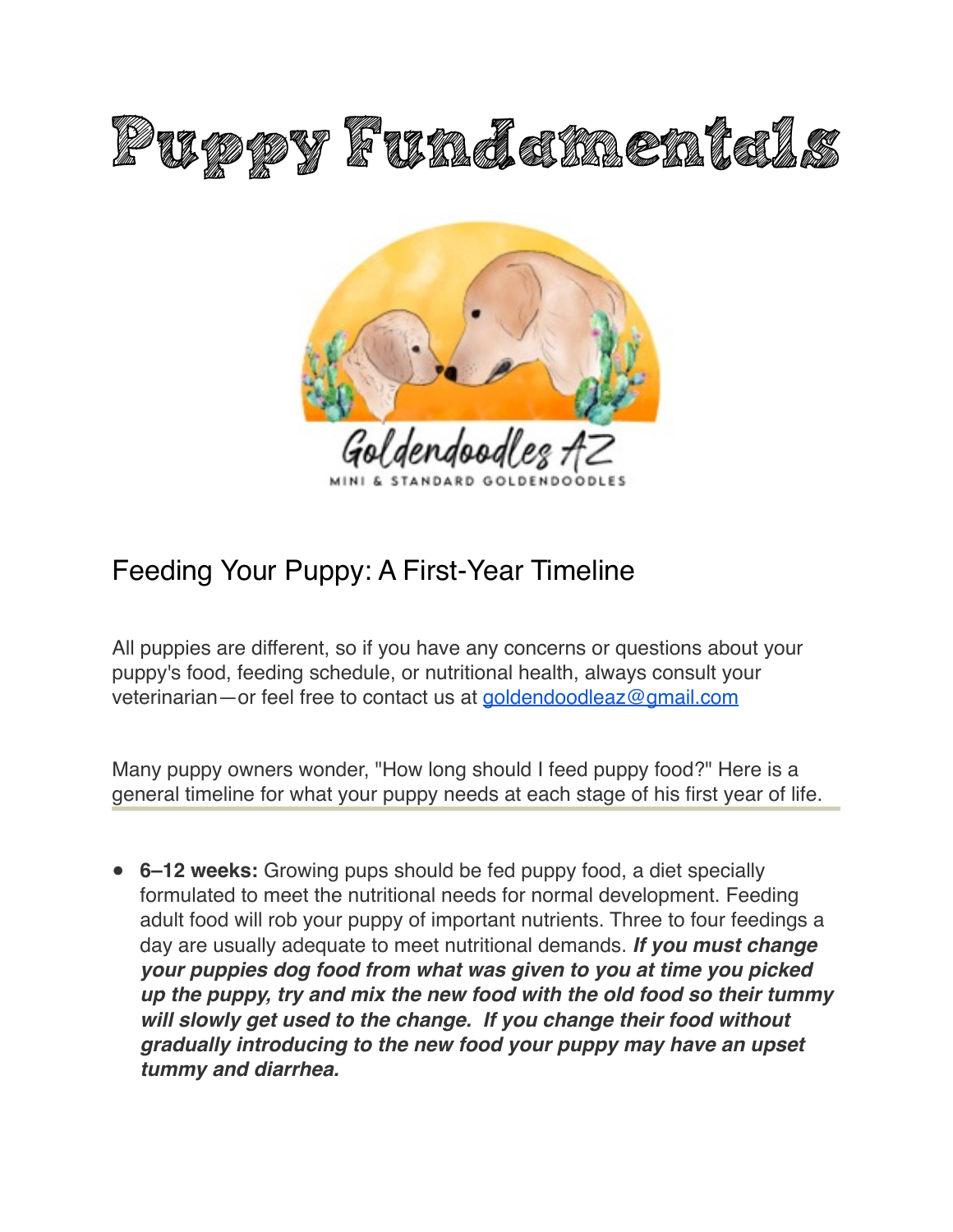- " **3–6 months:** Sometime during this period, decrease feedings from four to three a day. A pup should be losing their potbelly and pudginess by 12 weeks. If they are still roly-poly at this age, continue to feed puppy-size portions until body type matures.
- " **6–12 months:** Begin feeding twice daily. Spaying or neutering lowers energy requirements slightly; after the procedure, switch from nutrient-rich puppy food to adult maintenance food. Small breeds can make the switch at 7 to 9 months; bigger breeds at 12, 13, even 14 months. Err on the side of caution: Better to be on puppy food a little too long than not long enough.
- After age 1: Most owners feed adult dogs two half-portions a day.

There's a saying in dog feeding: "Watch the dog, not the dish". Body condition, not the amount eaten or left in the bowl, should determine portion sizes. Portion sizes depend on individual metabolism and body type, and nutritional requirements vary from dog to dog. If your puppy occasionally skips a meal or picks at food, don't worry. It could mean she is ready to eliminate a feeding or that you have given her too much, in which case simply reduce the quantity served.

Also, if you are doing treat based training with your pup, be careful not to give too many treats, adjust the amount you feed at mealtime accordingly. Whenever training with treats, keep the treat as small as possible.

## How often should I feed my puppy?

Like human babies, puppies start out needing many small meals a day, of a food formulated for their special nutritional requirements. Most, but not all, dogs finish meals quickly. To discourage picky habits, feed at regular times in regular amounts and don't leave food down for more than 10 to 20 minutes. (Or you will be cleaning up accidents all day)

### Is it worth it to buy the more expensive stuff?

**YES YES YES!!!!! They are worth it!** Premium food has higher nutritional density, so you can feed your dog less to achieve the same results. Also, premium foods have stable ingredient profiles; the composition of bargain brands can vary from batch to batch.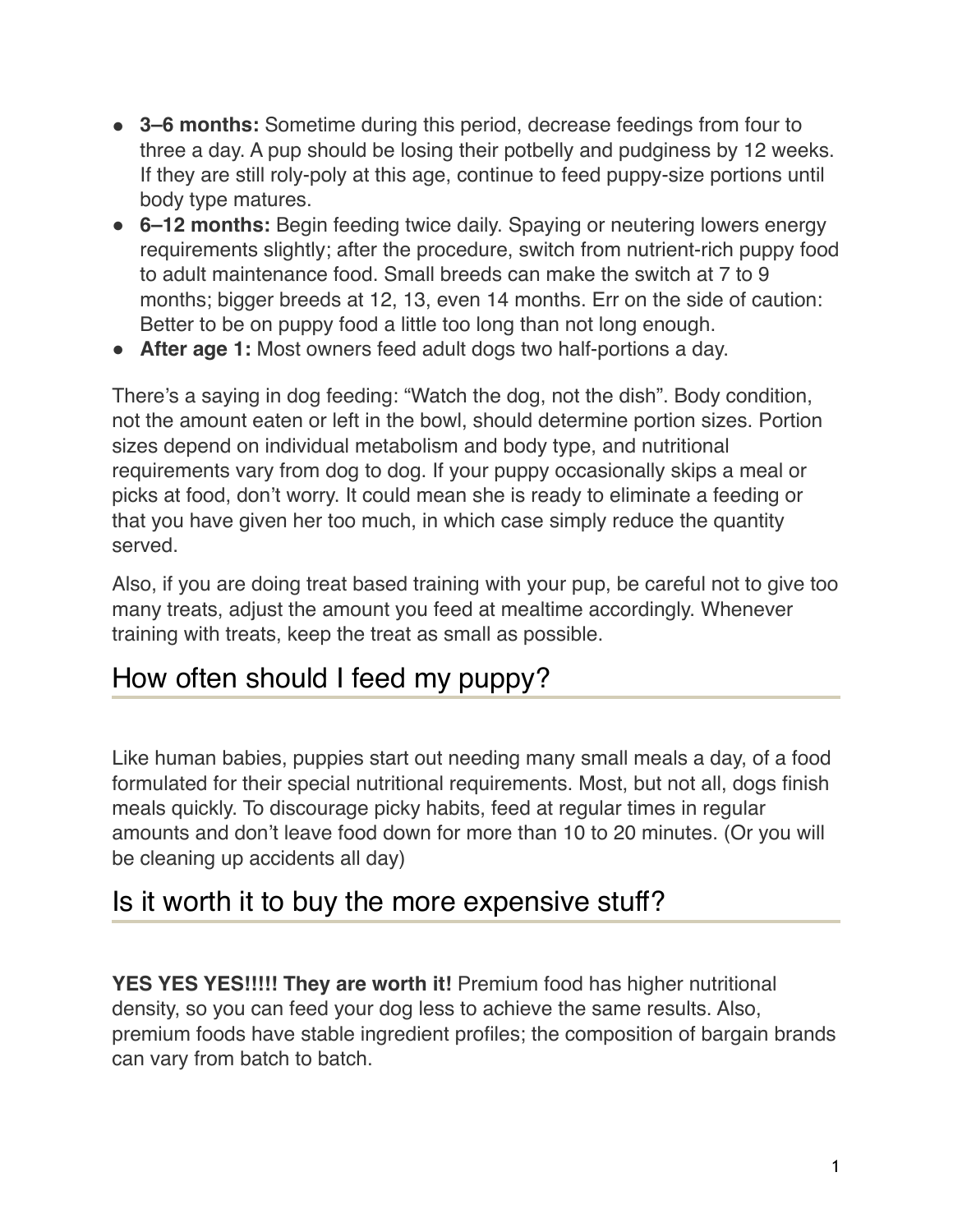The major dog-food companies invest heavily in product development and research, constantly upgrading formulas to keep up with their competitors. This means that feeding premium food puts you on the cutting edge of canine nutrition. It also means brighter eyes, smoother coats and less pooh! If you feed your puppy the supermarket dog food you will be cleaning up double the doo-doo because of all of the filler.

## Dry Food, Wet Food, or Both?

Many pet-food companies have worked with canine-nutrition scientists to develop special formulas for both Large-and small- breed puppies.

- **Canned food** is the most expensive to feed, and dogs often find it most palatable. Be careful of "all-meat" claims, though. Your dog should have a complete, balanced diet to fulfill nutritional requirements. Meat alone may not do it. (I would avoid canned food, it has been known to rot dogs teeth because it can get stuck to their teeth and they can't brush it out) I only use canned mix with dry for special treats, for mom when nursing or for very small pups when first weaning.
- **Semi-moist food** is available in one-serving packets. It is usually made to look like hamburger. (usually this kind is not as nutritional and full of fillers)
- **Kibble** is the most economical, and the major makers offer a complete and balanced diet for dogs of all sizes and ages. Dry food can be fed exactly as it comes from the bag. This is the best choice- just read labels to ensure is not full of corn fillers and unnatural ingredients.

There is an oral-hygiene advantage in hard kibble because the friction produced helps to keep the gums and teeth healthy. Kibble can be moistened, either with water or canned food. Although unnecessary, that addition may make food tastier.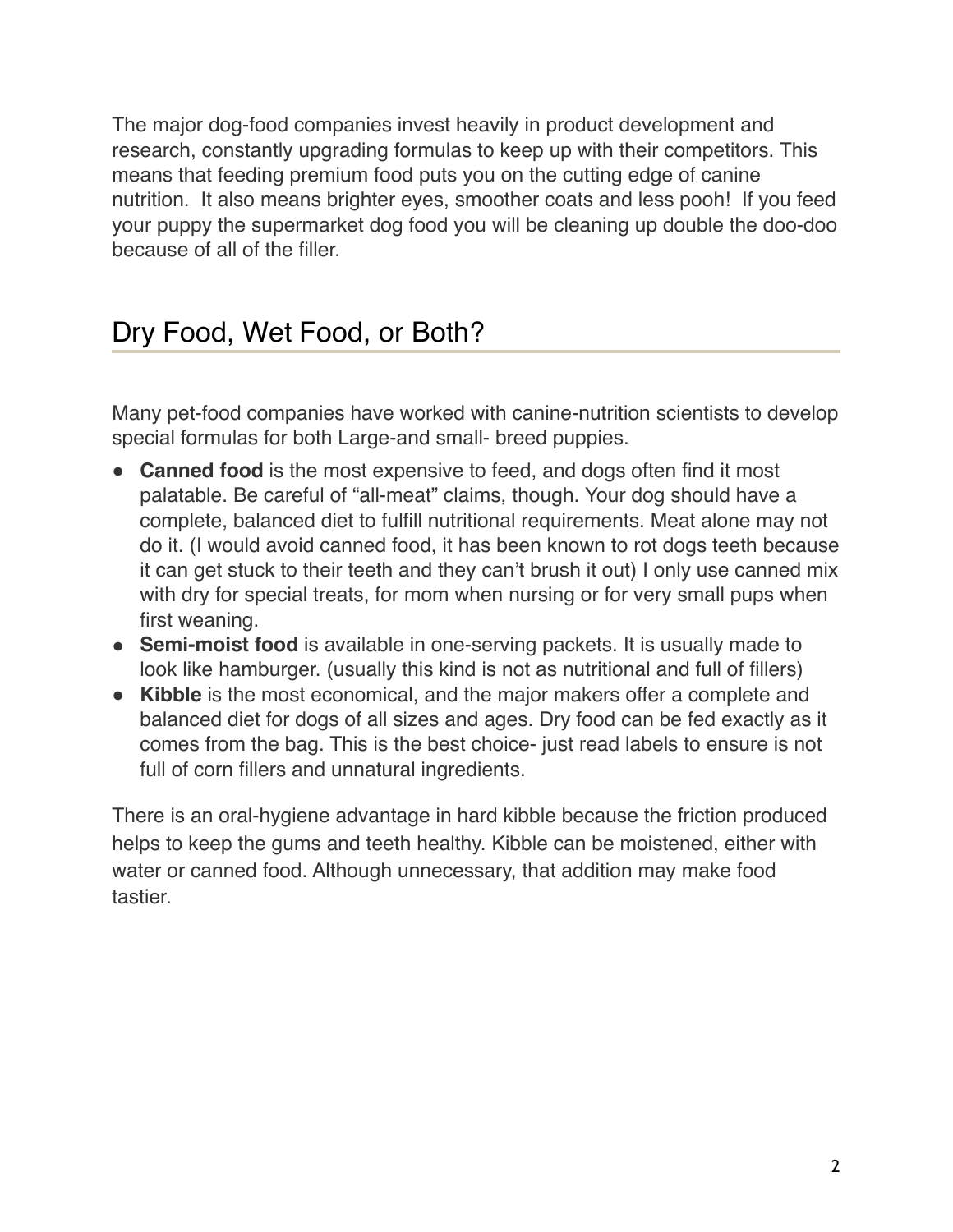**Our best advice here is caution!** Poultry and pork bones, or cooked bones of any kind, are strictly forbidden. They splinter into shards that can cause choking and serious damage to the dog's mouth, throat, or intestines. Any bone, in fact, once chewed into small pieces, can block the intestines and lead to a stomach problems, constipation, can cause lacerations of the mouth and internal organs, or can lodge in the throat with fatal results. It is important to note that bones have little if any nutritional value.There are other ways to satisfy a dog's craving to chew. Chew toys and simulated bones are best and made for dogs of all sizes.

# "Ok to Chew" Toys

These toys should be safe for your puppy. But make sure to always keep an eye on your dog, just in case.

- Artificial bones made of hard nylon. Many of these are designed to help with teething.
- Balls and chew toys made of hard rubber. Many of these are designed to hide bits of kibble in and can entertain your pup for extended periods.
- Knots of thick rope
- Artificial bones made of rawhide particles pressed together, or of other material designed to be safely swallowed.

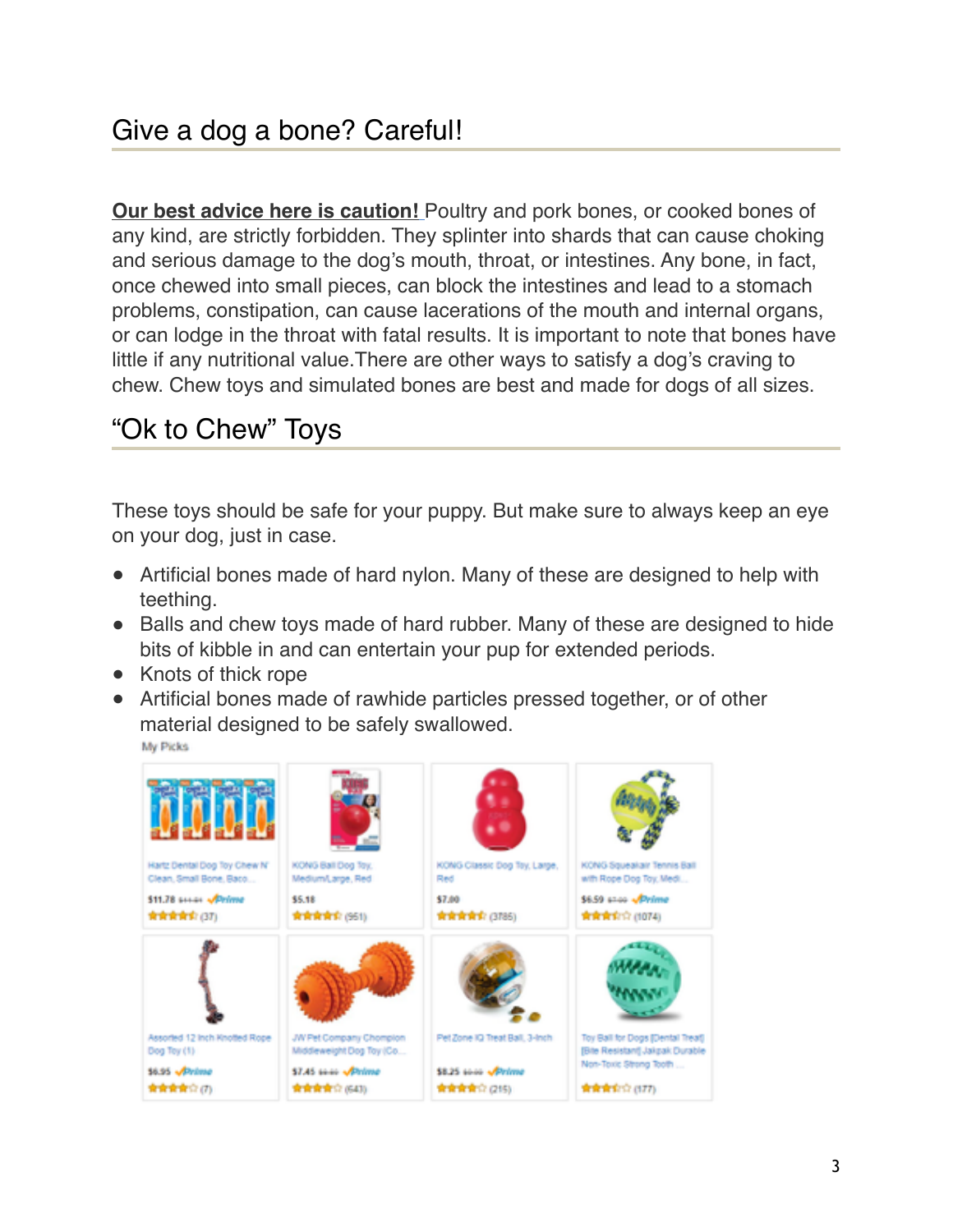#### **How Much Do Puppies Sleep?**

Although puppies may seem like little bundles of energy, in fact, they sleep 15-20 hours a day. One minute your puppy may be a miniature tornado, and the next he's fallen soundly asleep, almost mid-activity. Sleep is essential to healthy growth: during sleep his central nervous system, brain, immune system, and muscles are developing. All of that sleep also helps him rest up during growth spurts. Because the world is such an exciting, stimulating place for a puppy, he won't always pay attention to his "internal clock" telling him it's time to rest. You can help by following a few simple guidelines for both daytime naps and bedtime. **They eat, sleep, pooh and play continuously throughout the day.**

**Leave your puppy undisturbed.** He's going to nap several times during the day, and although he may fall asleep in place, encourage him to nap in his safe place: crate, dog bed in your bedroom, or a quiet place in the house where he can nap undisturbed.

**Follow a schedule.** Plan his day so that active time is followed by quiet time for sleep. He'll most likely be ready for a nap after playtime or a walk, sleep for a while and then wake up ready for anything. Your puppy may nap every hour or so, sleeping from 30 minutes to as long as two hours. All of this sleep is perfectly normal.

**Show your puppy where to sleep.** If he seems drowsy and ready for a nap, guide him to his crate, bed, or wherever you've made his sleeping space. It may take some time for him to get the idea, but over time, he'll recognize that spot as the place for sleep. It might be hard to resist cuddling him and letting him fall asleep in your lap, but that's setting up some bad habits: you don't want him to be dependent on you to fall asleep.

**Establish a bedtime routine.** Just like human babies, puppies rarely sleep through the night. He may even need a potty break during the night at this young age. In fact, he might not sleep through the night until he's about 16 weeks old. But you should be establishing a good bedtime routine early. Make sure you've created a sleeping place for him. Many owners place the puppy's crate in their bedroom, so he can feel that his family is close by. Make it an inviting place, with a blanket or soft towels and maybe a soft toy.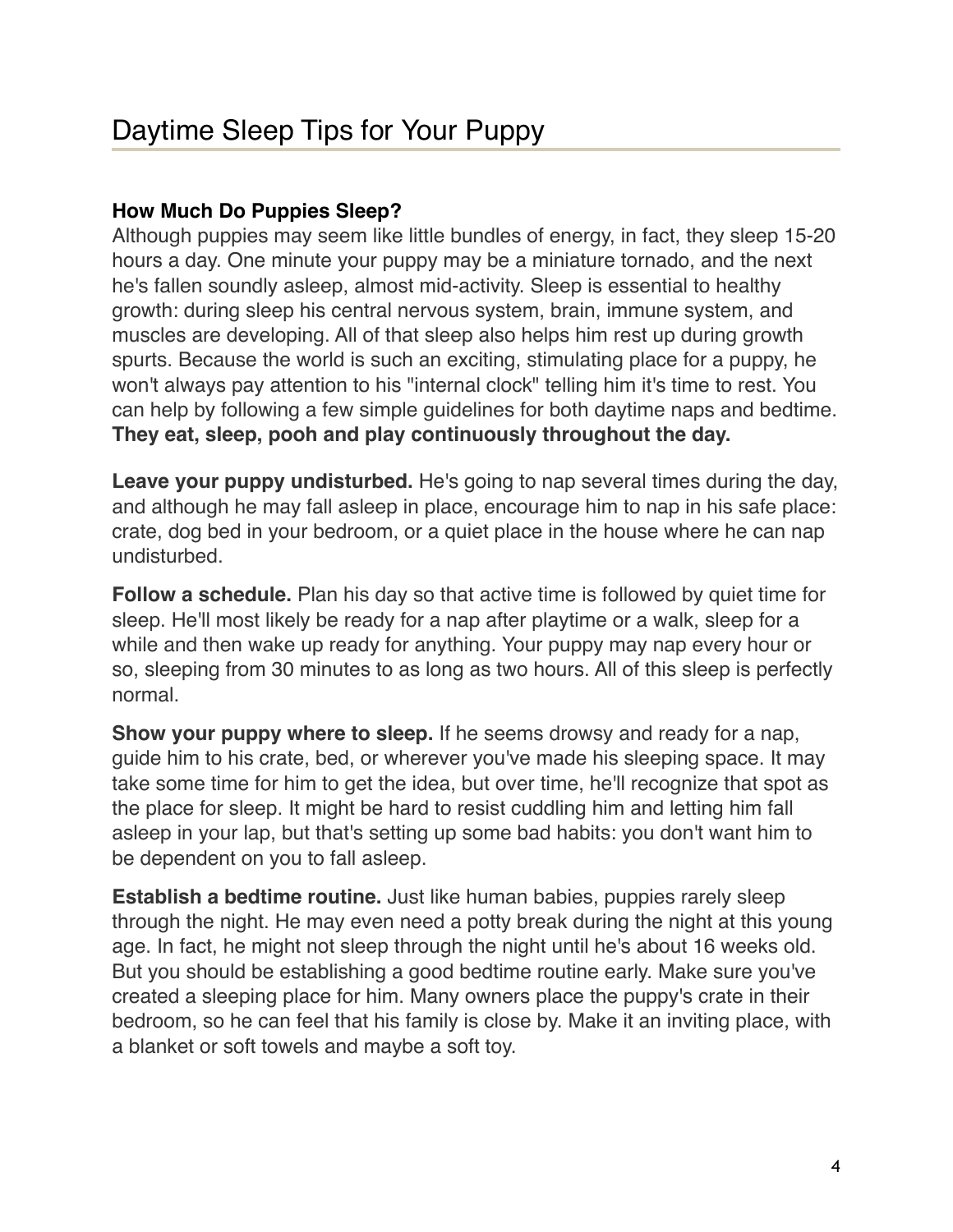**Keep his sleep area quiet and dim.** If you watch TV in bed, keep the volume down and the light low. You may even want to use blackout shades if the room gets early morning light. The quiet and dark will be his cue that it's time for sleep. Be prepared for some whining, barking, or howling before he settles in for the night. By giving him a routine, you'll teach him that nighttime is for sleeping, and you both will get a better night's sleep. I usually give my dogs a nighttime treat to eat in their beds like a natural peanut butter cookie from Costco.

## Puppy's Sleep Schedule.

Puppies thrive on routine and structure. Along with a [feeding routine](http://www.akc.org/learn/family-dog/puppy-feeding-fundamentals/) and house [training routine, a sleep schedule will help both you and your puppy adjust to](http://www.akc.org/learn/akc-training/puppy-potty-training-timeline/)  living together. This sample schedule should help you on your way to establishing a good routine, for canine and human family members. When the puppy wakes up, take him out for a "bathroom" trip immediately.

- Breakfast.
- Puppies usually need to relieve themselves after eating, so another potty break.
- 30-60 minutes of playtime, [social time](http://www.akc.org/learn/dog-health/puppy-socialization/), or walks.
- Nap time. If your puppy just drops in his tracks off to sleep, leave him undisturbed. It would be better, however, if you can encourage him to nap in his special sleeping place. He may sleep up to two hours or as little as half an hour.
- Potty break.
- Lunchtime.
- Potty break He may need another bathroom break or just be ready to play and explore. An hour is probably his limit before he's ready to sleep again.
- $\bullet$  It's nap time again.
- Take him outside for a bathroom break when he wakes up.
- And then [it's playtime again,](http://www.akc.org/learn/family.../games-people-play-dog-indoors/) especially if he can play with you. No matter how much fun you're having, don't let him get overtired. If you've ever been with a baby or toddler when it's past his nap time, you know that over-stimulation and exhaustion can lead to unfortunate behavior. Guide him to his crate or sleeping place and encourage him to wind down. Chances are pretty good he'll settle in for a nap.
- Potty break.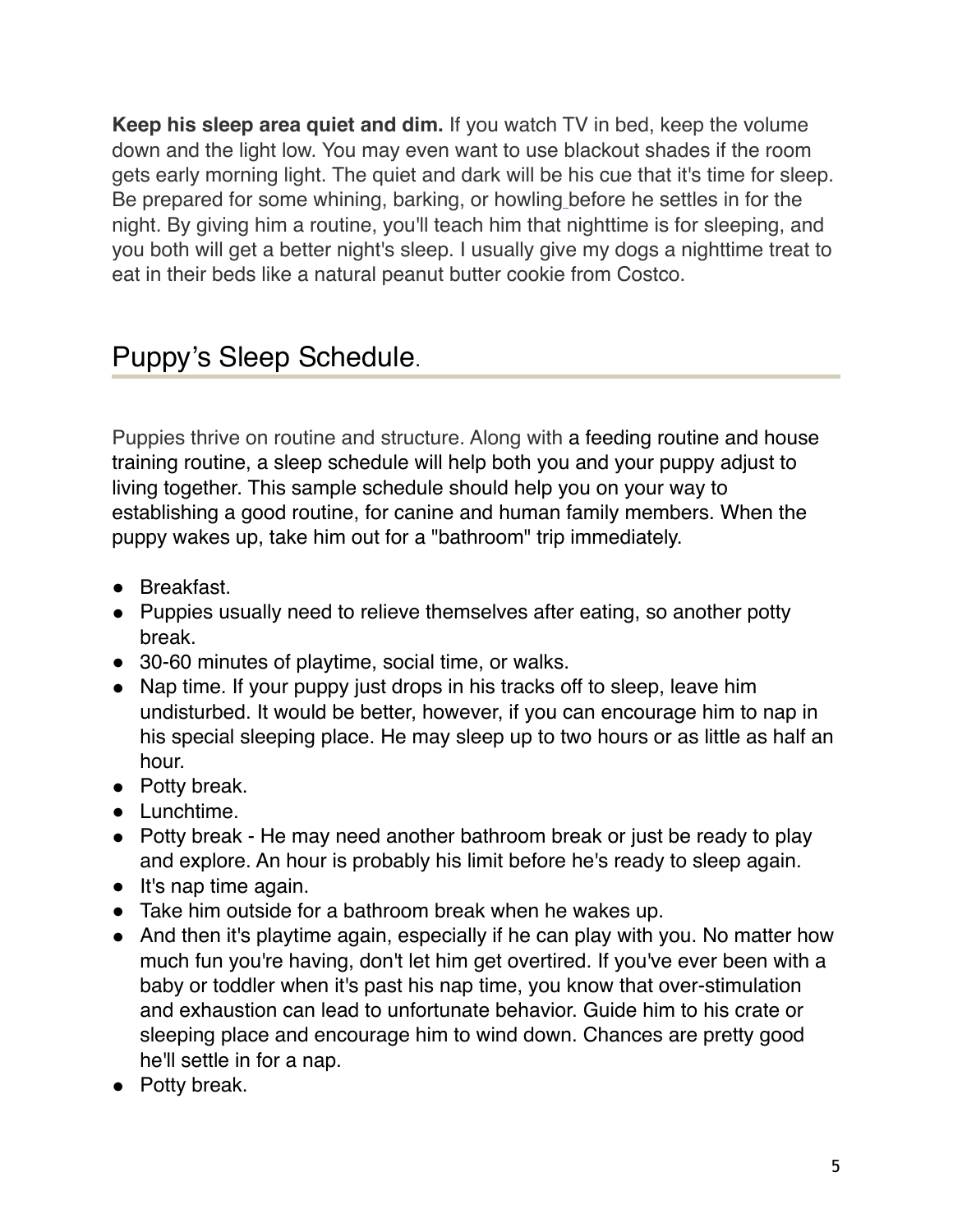• The evening hours should follow a regular routine. Dinner, a walk (remember to not take them outside - other than your own backyard, where they can be exposed to Parvo until pup has received all their shots), time playing and interacting with family members, a quick bathroom trip before bed, and then settling down for nighttime sleep. As he begins to think of his crate (or whatever sleeping space you've arranged) as *his* place, it'll get easier for him to settle down and go to sleep.

## Training Tips for Goldendoodles

First and foremost, always Remember, your Goldendoodle...as a dog.... is a social animal. Long periods of confinement or being left alone can lead to hyperactivity, excessive barking, and destructive behavior. With commitment to training, lots of effort and patience on YOUR part, your Goldendoodle can learn to become a delightful, loyal companion as well as an asset to your family, instead of a nuisance or a frustrating animal. Too many times, the doodles' owner is the reason he or she does not have a successful, permanent, loving home. For some reason, some people just are not willing to incorporate obedience training or even take the time to teach their Goldendoodle how to become a respectable part of their family. Whether its a Goldendoodle or a different breed of dog, every one of them need to have a positive, loving home if they are going to become a lasting part of your family. Goldendoodles are very loyal to their family members. Loyalty back from its owner is much appreciated by your doodle.

#### **Genetic Makeup**

The genetic makeup of your dog plays a key role in your doodles' level of intelligence! The fact of the matter is, genetics is everything! Like wolves and most dogs, Goldendoodles are hierarchy conscious. They instinctively gravitate toward living in a pack under a leader, or alpha dog. A doodle owner needs to know that THEY and their family is your doodle's pack, and the doodle owner needs to understand that they, not the doodle, are the leader. Many people make the mistake of acting unsure of themselves....nervous....or timid around their doodle. It's very easy for a Goldendoodle to run the household if the leader of the pact isn't! Goldendoodles, like Golden Retrievers and Poodles, are extremely smart! Take charge of your doodle by acting like a leader!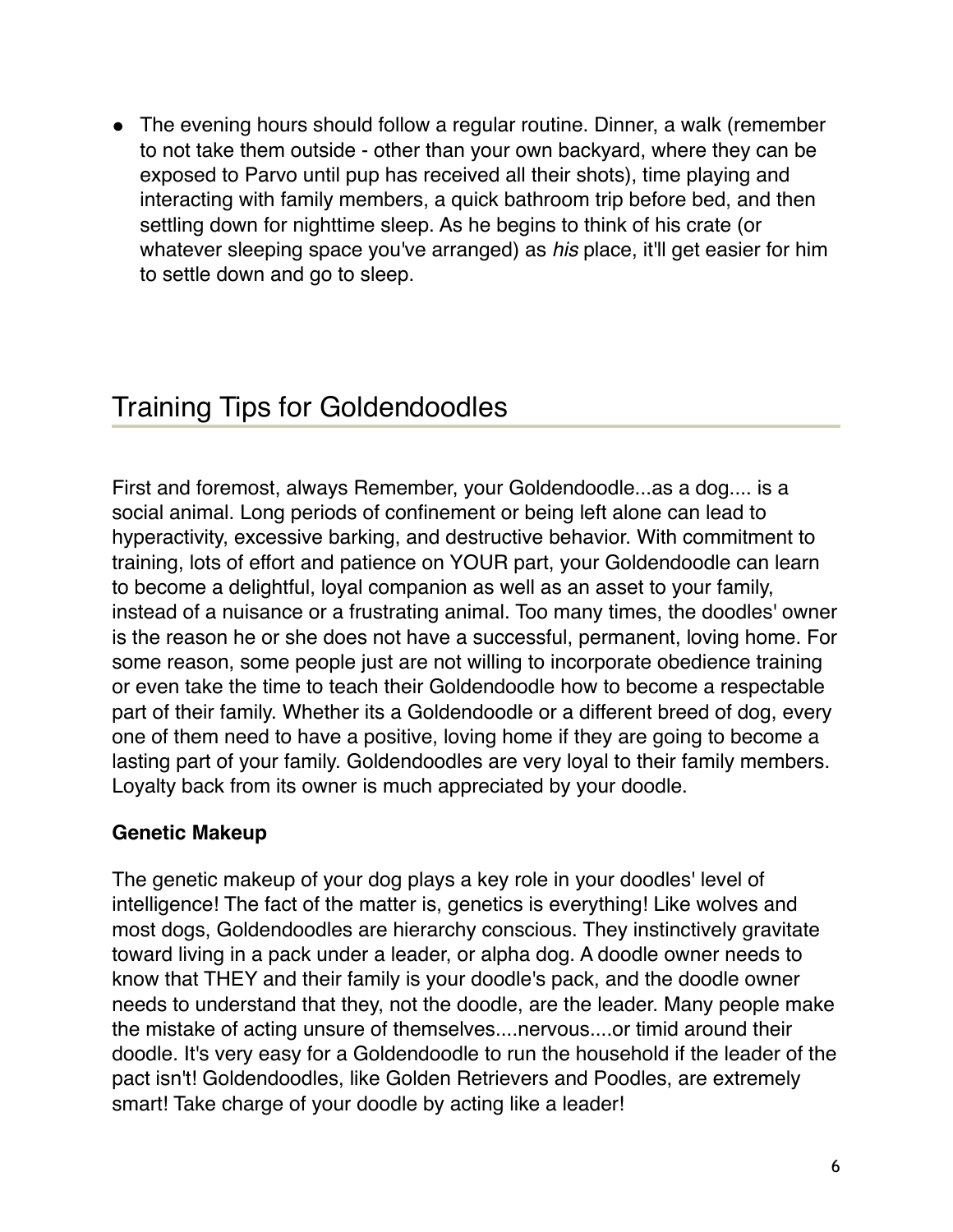In a wolf pack, the leader chooses the warmest, most elevated spot to sleep. The leader also eats before the others. So if your Goldendoodle is allowed to sleep on your bed, get on the furniture, or is allowed to run amuck, your doodle may conclude that he or she is the leader. The same will happen if your Goldendoodle is fed scraps from the table during your mealtime. Your behavior affects how YOUR Goldendoodle behaves. Your actions teaches your Goldendoodle how and when to respond whether your actions are positive or negative. Goldendoodles are very sensitive dogs and respond best to positive training and positive reinforcement. Not by yelling, screaming and scolding or hitting.

Even as a puppy, your Goldendoodle can learn that it is subordinate to you...the doodle owner. How is this? Try holding your doodle's gaze with your eyes until he or she looks away. Also, a lot of belly rubbing while your doodle is on his or her back is a good exercise, as this puts your doodle in a submissive position. If your Goldendoodle is being a nuisance and does not stop when you say "No," try ignore your Goldendoodle or leave the room. Giving in to bad behavior only reinforces bad behavior to continue.

When your Goldendoodle responds to your commands, he or she is acknowledging that you, the pack leader, are in charge. If you as the Goldendoodle owner do not establish your position of leadership, your doodle dog may conclude that he or she is equal or superior to you, and this might affect your doodles' behavior. Believe it or not, children to the same thing when they are young! Children learn how to manipulate their parents to get what they want, when they want it. You have to think of your doodle as a small, young child who is learning.

#### **How to Teach Simple Commands**

In order to teach your Goldendoodle basic commands, you will need several things.... a collar, a leash, time and plenty of patience. So many people assume that training a Goldendoodle...or any dog for that matter, is simple and requires just one or two lessons! No! That is a very wrong assumption! One canine training manual recommends the following: (1) Use simple, one-word commands, Do NOT use long drawn out sentences or talk to your dog as though it has the human capacity to understand everything you say. (2) demonstrate to your Goldendoodle the desired action, and (3) immediately give praise to your Goldendoodle when he or she has performed the action. Your tone of voice is more important than the words you use when training your doodle. A command should always be given in an affirmative tone, and praise should always be given in a happy, affectionate tone with a touch of excitement on YOUR part. This gives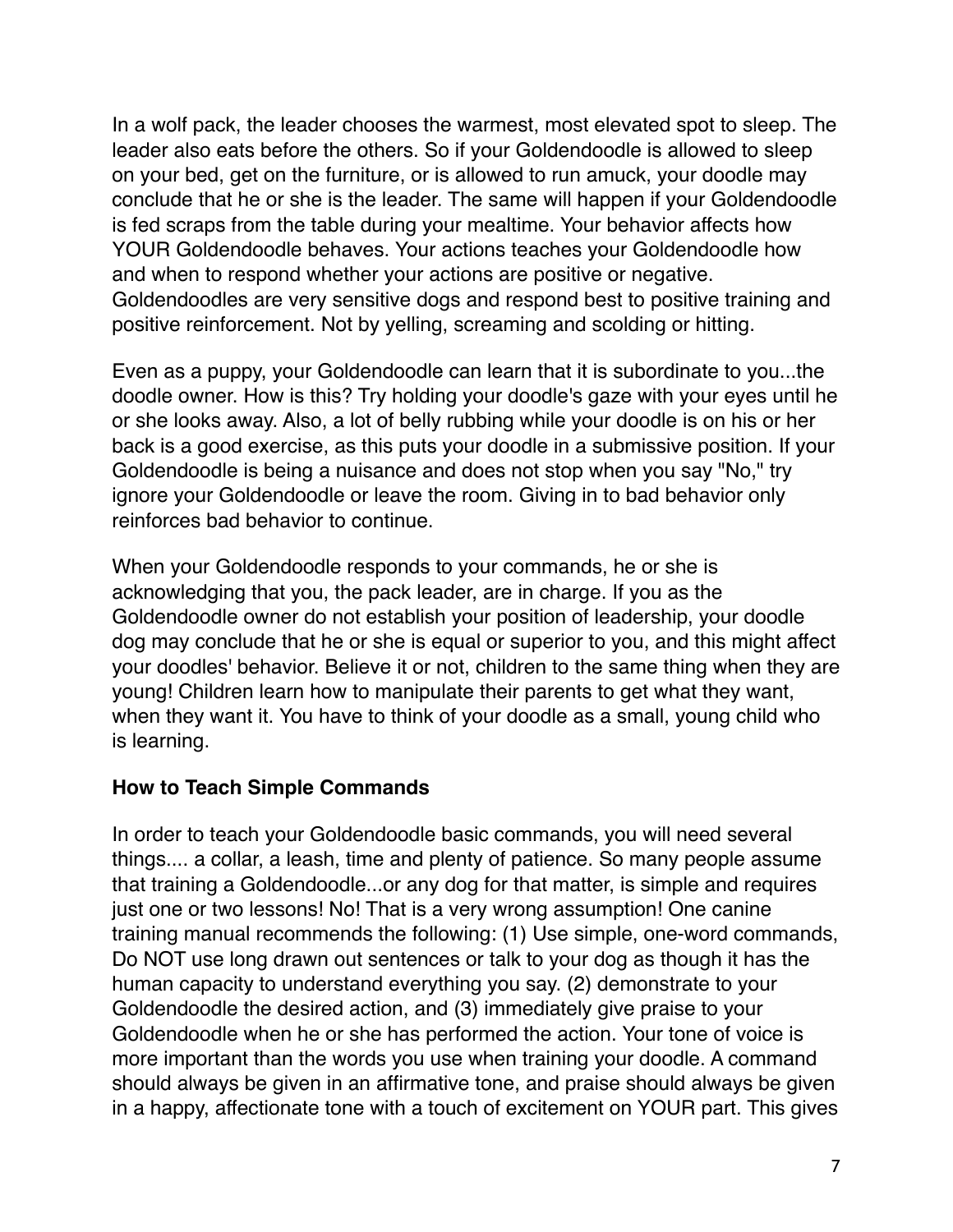your doodle encouragement to do better. Becoming frustrated or showing signs of frustration only causes your doodle to perform poorly or not at all. When children are learning in school...they are taught that good grades will get them much further as they continue through school! For your Goldendoodle, plenty of pats on the head reinforces that he or she will have more coming!

**NEVER USE PHYSICAL PUNISHMENT** to train your Goldendoodle! Physical punishment, such as hitting or kicking, is not necessary nor will it get your doodle to perform the actions that you desire him or her to learn. Simply say 'No' in a sharp tone, prolonging the vowel, so that the doodle will know that you are displeased with their performance. A dog is intelligent enough to know when you are rewarding and when you are reprimanding it. There is no need to hit your doodle. Physical punishment actually reinforces the Goldendoodles' fear of being reprimanded and will cause your doodle to become a very timid dog or could also cause your doodle to even lash out through biting if he or she feels they are in danger or being injured. Goldendoodles are very gentle, loving, non aggressive dogs but all dogs who fear they are in danger use the only mechanism they know and that is to bite their aggressor....which would be YOU.

If anything more drastic is needed, you might grasp the Goldendoodle by the scruff of his or her neck and give a little shake while at the same time lightly saying "No." I don't actually recommend this because again, you are encouraging your doodle to become fearful...but some professional dog trainers say this is a method that can be used. Reprimands should be given during or immediately following the undesirable behavior and never hours later! Remember, a dog cannot discern why they are being scolded if the scolding occurs minutes or hours after the act. Neither does your Goldendoodle understand why a certain action is acceptable on one occasion but objectionable on another. So be consistent in everything you do when it comes to training your doodle. It is also very helpful to place your Goldendoodle on a consistent schedule.

The foundation for all canine obedience is the command "Sit!". If your Goldendoodle knows this command, you can control your doodle when he or she becomes overly active. For example, you can tell your Goldendoodle to sit when he or she begins to jump on visitors who come to your home. Or if you have your doodle out in public and people desire to pet your doodle. To teach your Goldendoodle to sit, put the leash on your doodle's collar, and give the command "SIT" while pushing down on your doodles' hindquarters. Gently pull your doodles' head up with the leash at the same time. Always give praise immediately to your Goldendoodle so that you can reinforce the good behavior.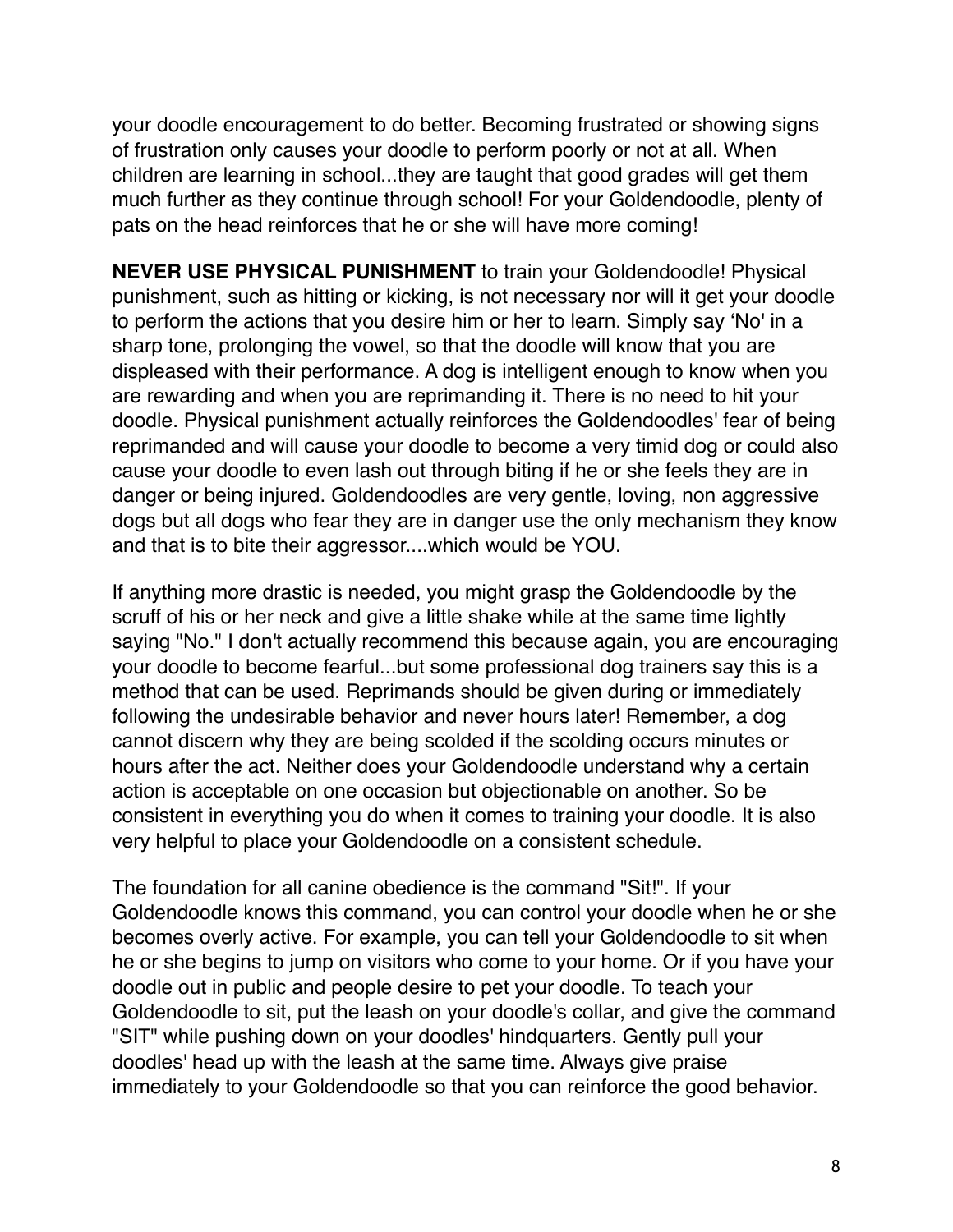Repeat these steps until your Goldendoodle obeys the command on his or her own. Don't expect your doodle to learn this right away. Continued training will allow your doodle to learn each command.

In order to teach your Goldendoodle to remain in the sitting position, use the command "Stay!" while standing in front of him or her. Put your hand out with the palm facing flat toward your doodle. If your Goldendoodle moves, say "No" and then place him or her back into the "SIT" position. Repeat the command. Make sure to always praise your Goldendoodle when he or she stays in the sitting position even if just for a short period. Gradually increase the time that your doodle stays in the "SIT" position and then gradually make the distance further between you and your doodle as he or she responds to the command.

The best way to teach your Goldendoodle to come to you is to use a nice long leash and give a gentle tug off and on while calling your doodle's name and giving the command "Come!". Always Back up as your doodle moves toward you. Continue giving your doodle praise even if your doodle is only showing a little progress. Encouragement to do better is always key! Soon, your Goldendoodle will respond to your call without being prompted by the leash. If your doodle gets loose and will not respond to the command "Come!" call it and run in the opposite direction. Often, a dog will instinctively give chase because they want to play. Most Goldendoodles enjoy being right next to you at all times, so unless your doodle has found something interesting to distract its attention away from you, they usually won't run away. The best environment to train your doodle is in a secure area. Doodles off of a leash could accidentally run out into the road and become hit by a car. If you do not have a fenced in area to train your doodle, it is best to always keep your Goldendoodle on a very long leash when outdoors.

A word of caution: Never use the word "come" if you are calling your doodle to reprimand him or her! Using this command to reprimand your doodle will cause your doodle NOT to obey this command because he or she will be in fear that they have done something wrong. Your Goldendoodle must learn that responding to the command "Come" will bring pleasurable results whether it is for praise or for a food treat. If you become frustrated or if lose your patience while attempting to teach your Goldendoodle commands, your Goldendoodle will only learn that the commands are unpleasant and that they are to be avoided. You must not begin obedience training expecting immediate gratification! Think of obedience training as training for both YOU and YOUR doodle! Think of obedience training as a gradual, training process that is pleasurable for both you and your dog.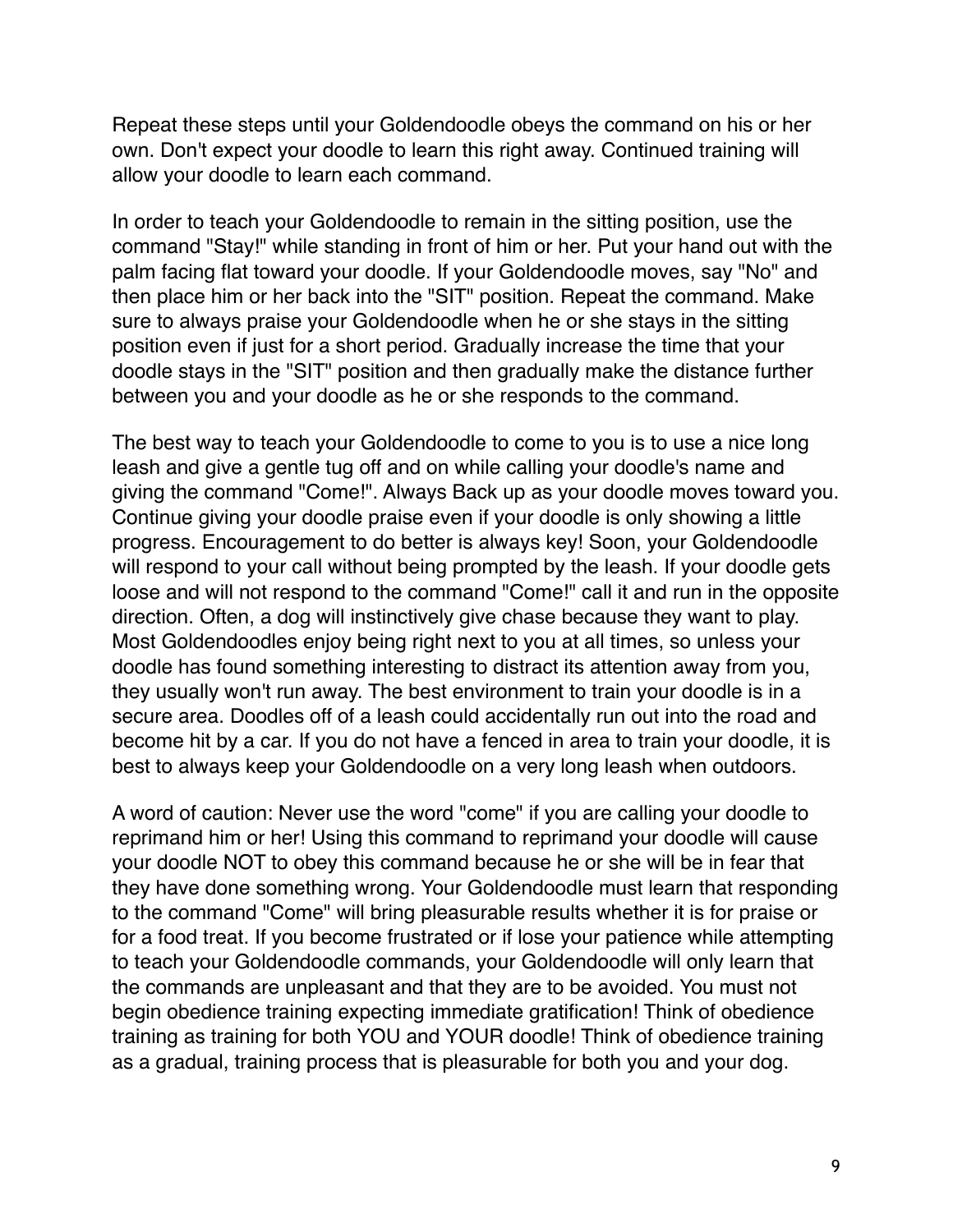You can also teach your Goldendoodle to walk by your side without pushing ahead or lagging behind. In order to do this, use a link-chain training collar and a short leash. With your Goldendoodle always on your left side, give the command "Heel!" then step out with the left foot. If your doodle attempts to push ahead or lag back, give a quick, sharp jerk on the leash and repeat the command. Remember to always give praise even if your Goldendoodle is only showing small signs of learning. PRAISE! PRAISE! PRAISE!

How can you keep your Goldendoodle from jumping up on you or others? One method is to back away while using the command "Off!" followed by "Sit!" Another is to catch a forepaw in each hand and step toward the doodle, repeating the "Off!" command. Always Give praise when your Goldendoodle obeys. Some trainers use the command "Down". Some trainers use the command "off". Professional dog trainers can vary in their methods of training. With guard dogs, some trainers rely on commands spoken in various languages other than English. Some trainers teach their dogs to obey hand commands and never verbal commands. You will have to use a professional dog trainer that suits what is best for you and your Goldendoodle or enroll your doodle into basic obedience classes that you feel will benefit both you and your dog. Many dog trainers are using the "clicker" method and some of our past doodle customers have told us they are using a "bell" to hang on their door to teach their doodle to let them know by ringing the bell on the door (by jingling it) if they want to go outside. You may want to try different training methods to find out which one suits you and your dog best.

#### **A Loyal Companion**

First and foremost, always Remember, your Goldendoodle...as a dog.... is a social animal. Long periods of confinement or being left alone can lead to hyperactivity, excessive barking, and destructive behavior. With commitment to training, lots of effort and patience on YOUR part, your Goldendoodle can learn to become a delightful, loyal companion as well as an asset to your family, instead of a nuisance or a frustrating animal. Too many times, the doodles' owner is the reason he or she does not have a successful, permanent, loving home. For some reason, some people just are not willing to incorporate obedience training or even take the time to teach their Goldendoodle how to become a respectable part of their family. Whether its a Goldendoodle or a different breed of dog, every one of them need to have a positive, loving home if they are going to become a lasting part of your family. Goldendoodles are very loyal to their family members. Loyalty back from its owner is much appreciated by your doodle.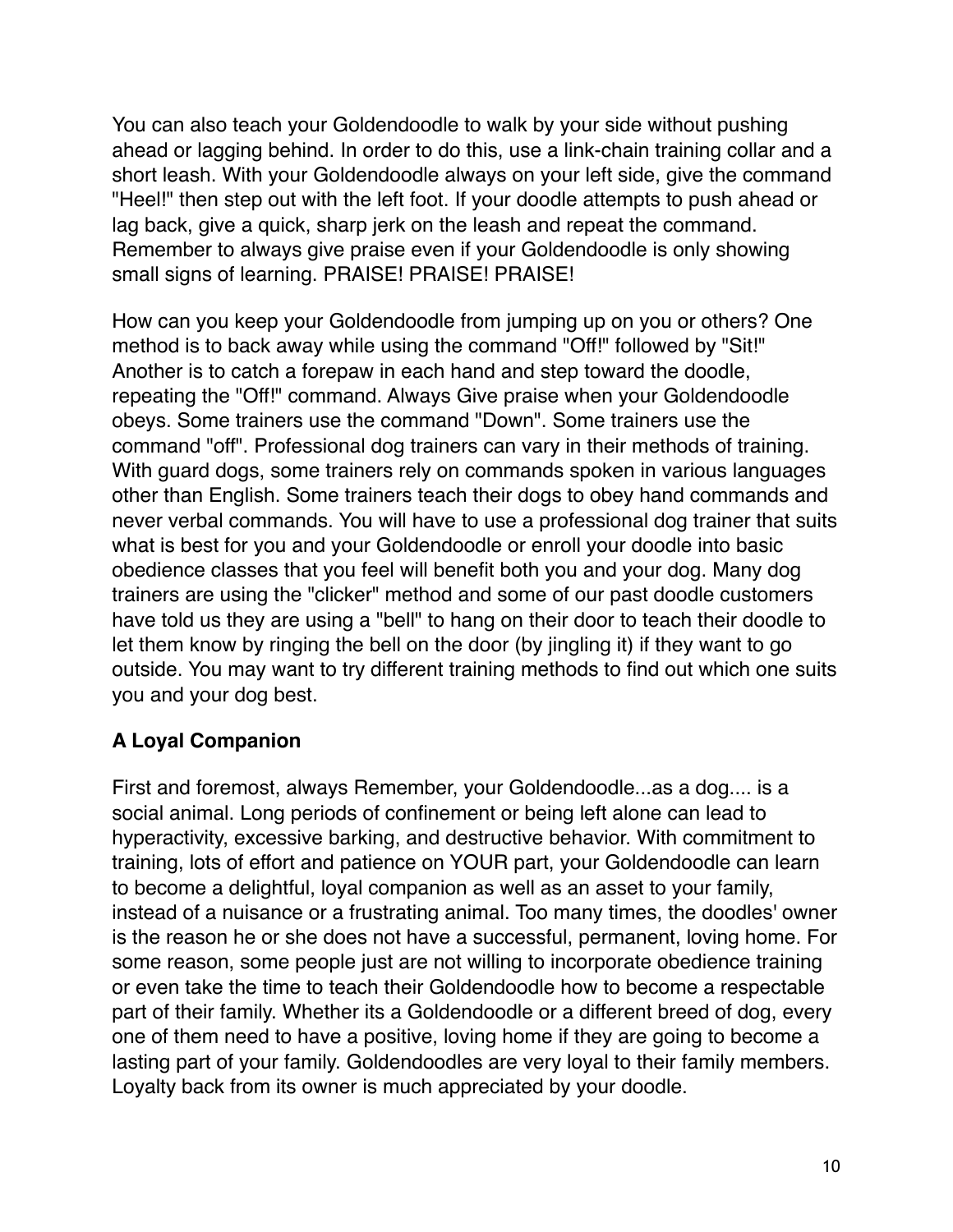1. Be consistent in your use of words for commands.

2. Goldendoodles like to hear their name, and this usually gets their attention. Use your Goldendoodle's name along with every command. ("Doodle, sit!") Never use your doodle's name in conjunction with a reprimand, such as "No!" Your Goldendoodle must learn that responding to its name brings positive - not negative - results.

3. Use liberal praise as a reward. Many dogs will do more for affection than for food. Give lots of body rubs or gentle pats on the head while saying "Good Boy! Good Girl!"

4. Keep training sessions short and pleasurable. If you don't have the time to train your Goldendoodle yourself, you may want to hire a professional dog trainer. If you feel you are becoming frustrated, stop the training and wait until later.

5. Do not inadvertently reinforce negative behavior by giving your dog a lot of attention when it misbehaves. This will only reinforce the undesired behavior.

#### **Housebreaking Your Puppy**

We always start our puppies on puppy pads as soon as their eyes open and they have learned how to walk. Constant repetition and placing the pups on the puppy pads teaches them to use the bathroom on the pads. Once you have purchased your Goldendoodle, it is not that difficult to teach your puppy how to use the bathroom outside rather than on the puppy pads. According to Dog Training Basics, the keys to successful housebreaking are confinement, training, timing, and praise. Most doodles do not like to soil their sleeping area. Therefore, keep your puppy confined when unsupervised. However, it is important to know that you should NOT leave your doodle confined for hours! A young puppy feels like it has to urinate and defecate much more often than when they are older. Place your Goldendoodle on a consistent schedule. Teach your doodle that it has a designated toilet area...YOUR YARD. Take your outside (on a leash) to the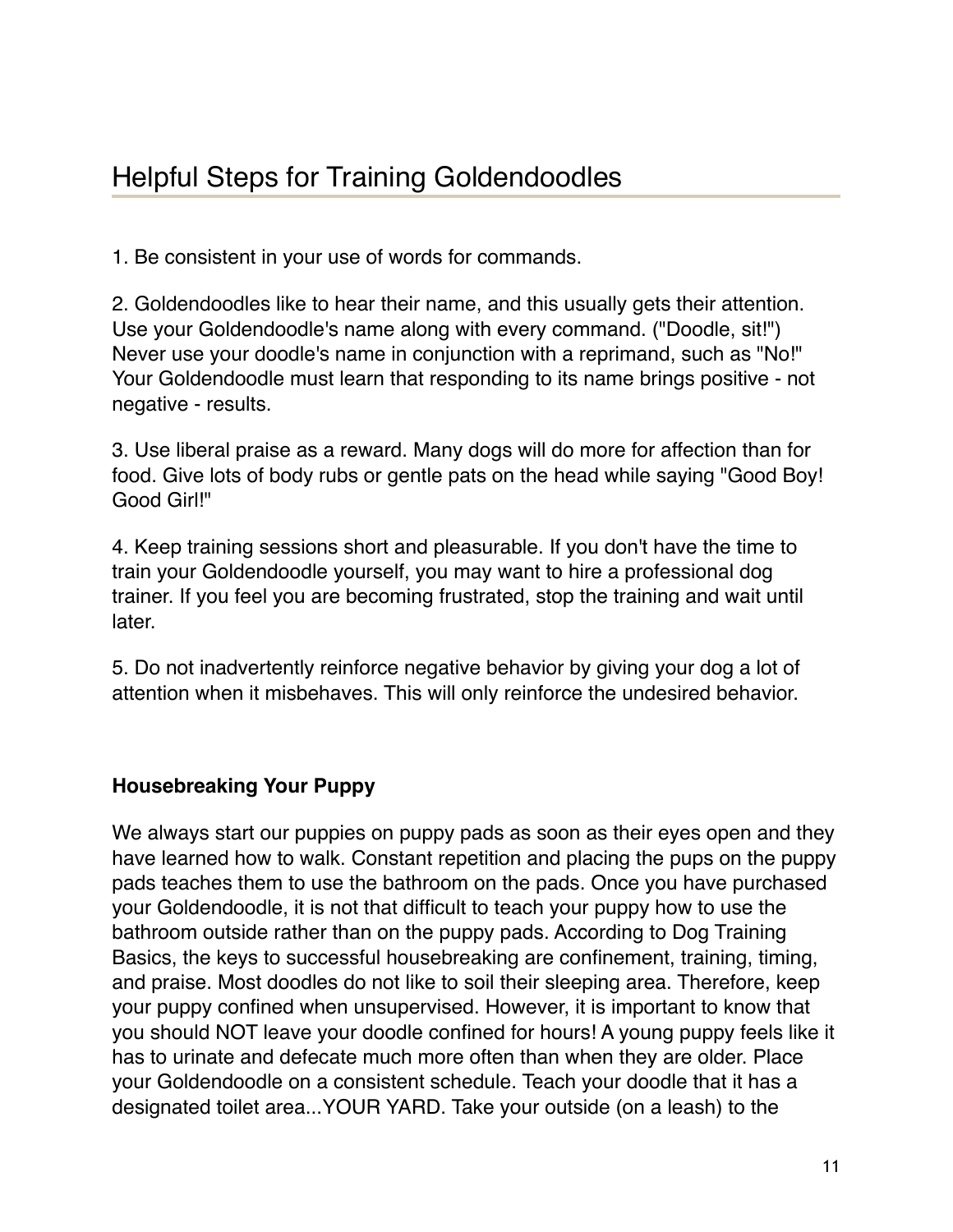designated area immediately after he or she wakes up, after a meal, after a play session, or before bedtime. Give loads of Praise after he or she eliminates. You may want to teach your doodle a trigger word such as "Outside??" When your puppy is not confined, be alert to signs that your doodle needs to relieve itself, such as an abrupt stop of play, circling and sniffing, and running out of the room. If you catch your puppy in the act of eliminating in the house, scold your doodle, and then take him or her outside immediately. Always keep your doodle on a leash if you do not have a fenced in yard. I always recommend using a retractable leash or a very long leash. Again, no good will come of your training efforts if you give correction long after the act. Clean up any accidents with vinegar water to remove the scent; otherwise, your doodle will continue to use that place to eliminate.

Urination during an excited greeting is an involuntary, natural behavior in most dogs. Sometimes called submissive urination, it can mean that the dog recognizes that you are the leader, or in the alpha position. This commonly occurs when dogs are greeting or meeting each other for the first time. It lets the other dog know that the one urinating is submissive to the other. Reprimanding your doodle, should this occur, may only worsen the problem, as this may cause your doodle to urinate more in order to show further that it views you as the one in charge. Usually, this behavior stops by the time a dog reaches two years of age. Always remember that training must be in small baby steps. Dogs all learn differently...some quicker than others. Some slower than others. Staying calm; staying focused; Not becoming frustrated will help your doodle learn all that he or she needs to learn.

Don't let the idea of a schedule overwhelm you. It may seem like a lot of work, but you'll be rewarded with a [happy, well-adjusted dog,](http://www.akc.org/learn/family-dog/healthy-happy/) and you may even come to enjoy the routine, too. This is a wonderful time for developing the bonding and love that will last a lifetime.